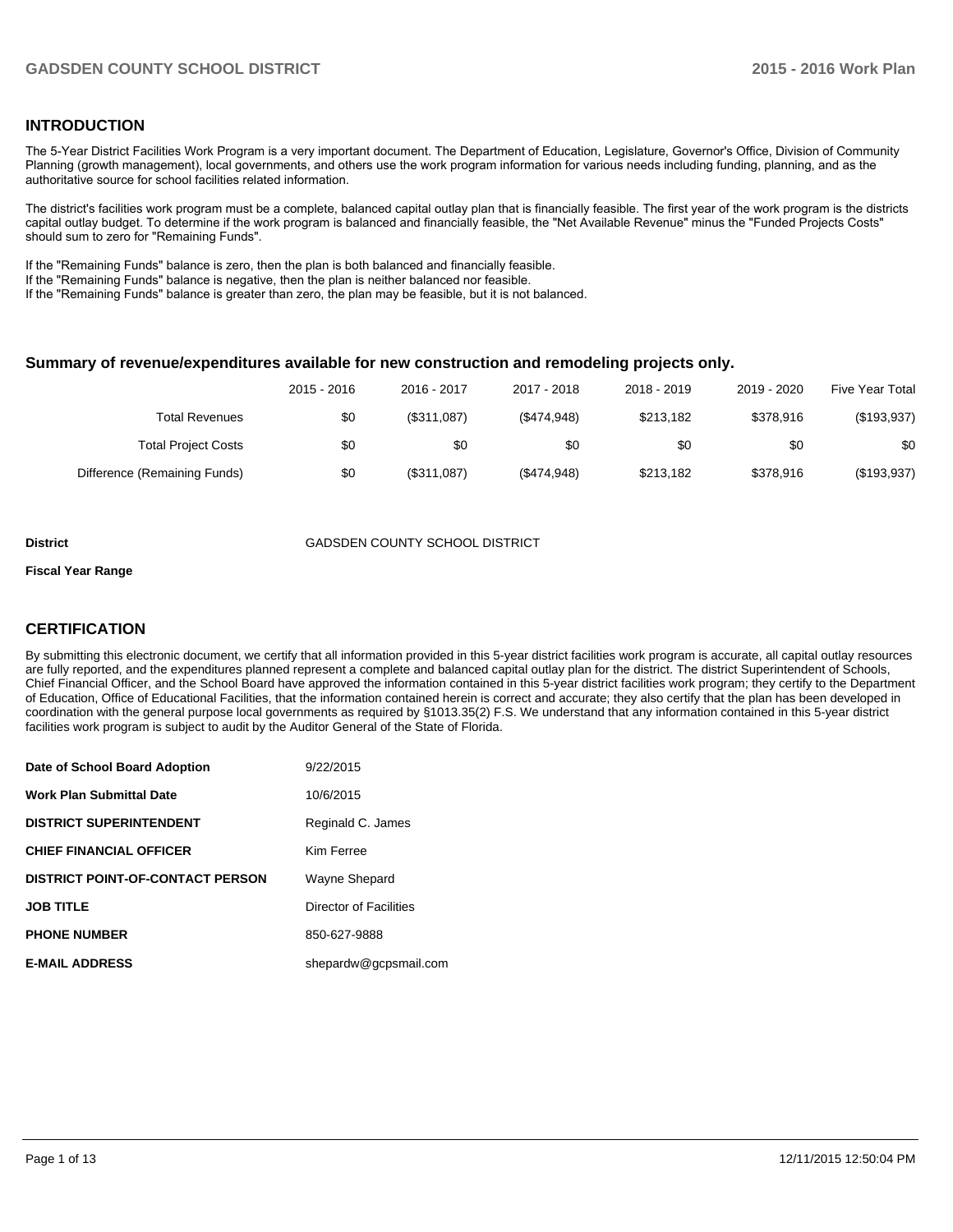# **Expenditures**

#### **Expenditure for Maintenance, Repair and Renovation from 1.50-Mills and PECO**

Annually, prior to the adoption of the district school budget, each school board must prepare a tentative district facilities work program that includes a schedule of major repair and renovation projects necessary to maintain the educational and ancillary facilities of the district.

|                                  | Item                                                                                                                                                                                                                                                                                                                                                                                                                               | 2015 - 2016<br><b>Actual Budget</b> | 2016 - 2017<br>Projected | 2017 - 2018<br>Projected | 2018 - 2019<br>Projected | 2019 - 2020<br>Projected | <b>Total</b> |  |  |  |  |
|----------------------------------|------------------------------------------------------------------------------------------------------------------------------------------------------------------------------------------------------------------------------------------------------------------------------------------------------------------------------------------------------------------------------------------------------------------------------------|-------------------------------------|--------------------------|--------------------------|--------------------------|--------------------------|--------------|--|--|--|--|
| <b>HVAC</b>                      |                                                                                                                                                                                                                                                                                                                                                                                                                                    | \$175,000                           | \$100,000                | \$175,000                | \$250,000                | \$200,000                | \$900,000    |  |  |  |  |
| Locations:                       | CHATTAHOOCHEE ELEMENTARY, GADSDEN ELEMENTARY MAGNET SCHOOL, GADSDEN TECHNICAL INSTITUTE, GEORGE W<br>MUNROE ELEMENTARY, GREENSBORO ELEMENTARY SCHOOL (NEW), HAVANA PK-08 SCHOOL, JAMES A SHANKS MIDDLE<br>SCHOOL, SAINT JOHNS ELEMENTARY, STEWART STREET ELEMENTARY                                                                                                                                                                |                                     |                          |                          |                          |                          |              |  |  |  |  |
| Flooring                         |                                                                                                                                                                                                                                                                                                                                                                                                                                    | \$100,000                           | \$100,000                | \$100,000                | \$100,000                | \$125,000                | \$525,000    |  |  |  |  |
| Locations:                       | CARTER-PARRAMORE ALTERNATIVE SCHOOL, GEORGE W MUNROE ELEMENTARY, HAVANA PK-08 SCHOOL, JAMES A SHANKS<br>MIDDLE SCHOOL, SAINT JOHNS ELEMENTARY                                                                                                                                                                                                                                                                                      |                                     |                          |                          |                          |                          |              |  |  |  |  |
| Roofing                          |                                                                                                                                                                                                                                                                                                                                                                                                                                    | \$199,326                           | \$100.000                | \$200,000                | \$250,000                | \$250,000                | \$999,326    |  |  |  |  |
| Locations:                       | GADSDEN TECHNICAL INSTITUTE, GEORGE W MUNROE ELEMENTARY, HAVANA ELEMENTARY, JAMES A SHANKS MIDDLE<br>SCHOOL, SAINT JOHNS ELEMENTARY, TRANSPORTATION CENTER                                                                                                                                                                                                                                                                         |                                     |                          |                          |                          |                          |              |  |  |  |  |
| Safety to Life                   |                                                                                                                                                                                                                                                                                                                                                                                                                                    | \$20,000                            | \$30.000                 | \$35,000                 | \$50,000                 | \$35,000                 | \$170,000    |  |  |  |  |
|                                  | Locations: HAVANA PK-08 SCHOOL, JAMES A SHANKS MIDDLE SCHOOL                                                                                                                                                                                                                                                                                                                                                                       |                                     |                          |                          |                          |                          |              |  |  |  |  |
| Fencing                          |                                                                                                                                                                                                                                                                                                                                                                                                                                    | \$17,182                            | \$25,000                 | \$25,000                 | \$25,000                 | \$25,000                 | \$117,182    |  |  |  |  |
|                                  | Locations: EAST GADSDEN HIGH SCHOOL, GEORGE W MUNROE ELEMENTARY                                                                                                                                                                                                                                                                                                                                                                    |                                     |                          |                          |                          |                          |              |  |  |  |  |
| Parking                          |                                                                                                                                                                                                                                                                                                                                                                                                                                    | \$0                                 | \$100,000                | \$75,000                 | \$50,000                 | \$35,000                 | \$260,000    |  |  |  |  |
|                                  | Locations: GEORGE W MUNROE ELEMENTARY, M D WALKER ADMINISTRATIVE CENTER                                                                                                                                                                                                                                                                                                                                                            |                                     |                          |                          |                          |                          |              |  |  |  |  |
| Electrical                       |                                                                                                                                                                                                                                                                                                                                                                                                                                    | \$10,000                            | \$15,000                 | \$25,000                 | \$25,000                 | \$25,000                 | \$100,000    |  |  |  |  |
|                                  | Locations: GRETNA ELEMENTARY, SAINT JOHNS ELEMENTARY                                                                                                                                                                                                                                                                                                                                                                               |                                     |                          |                          |                          |                          |              |  |  |  |  |
| Fire Alarm                       |                                                                                                                                                                                                                                                                                                                                                                                                                                    | \$30,000                            | \$50,000                 | \$50,000                 | \$50,000                 | \$50,000                 | \$230,000    |  |  |  |  |
|                                  | Locations: EAST GADSDEN HIGH SCHOOL                                                                                                                                                                                                                                                                                                                                                                                                |                                     |                          |                          |                          |                          |              |  |  |  |  |
| Telephone/Intercom System        |                                                                                                                                                                                                                                                                                                                                                                                                                                    | \$0                                 | \$0                      | \$0                      | \$0                      | \$0                      | \$0          |  |  |  |  |
|                                  | Locations: No Locations for this expenditure.                                                                                                                                                                                                                                                                                                                                                                                      |                                     |                          |                          |                          |                          |              |  |  |  |  |
| <b>Closed Circuit Television</b> |                                                                                                                                                                                                                                                                                                                                                                                                                                    | \$0                                 | \$0                      | \$0                      | \$0                      | \$0                      | \$0          |  |  |  |  |
|                                  | Locations: No Locations for this expenditure.                                                                                                                                                                                                                                                                                                                                                                                      |                                     |                          |                          |                          |                          |              |  |  |  |  |
| l Paint                          |                                                                                                                                                                                                                                                                                                                                                                                                                                    | \$65,000                            | \$100,000                | \$150,000                | \$100,000                | \$140,000                | \$555,000    |  |  |  |  |
|                                  | Locations: CHATTAHOOCHEE ELEMENTARY, GEORGE W MUNROE ELEMENTARY, SAINT JOHNS ELEMENTARY                                                                                                                                                                                                                                                                                                                                            |                                     |                          |                          |                          |                          |              |  |  |  |  |
| Maintenance/Repair               |                                                                                                                                                                                                                                                                                                                                                                                                                                    | \$150,000                           | \$124,640                | \$220,000                | \$250,000                | \$250,000                | \$994,640    |  |  |  |  |
| Locations:                       | CHATTAHOOCHEE ELEMENTARY. EAST GADSDEN HIGH SCHOOL. GADSDEN ELEMENTARY MAGNET SCHOOL. GADSDEN<br>TECHNICAL INSTITUTE, GEORGE W MUNROE ELEMENTARY, GREENSBORO ELEMENTARY SCHOOL (NEW), GRETNA<br>ELEMENTARY, HAVANA ELEMENTARY, HAVANA PK-08 SCHOOL, JAMES A SHANKS MIDDLE SCHOOL, M D WALKER<br>ADMINISTRATIVE CENTER, SAINT JOHNS ELEMENTARY, STEWART STREET ELEMENTARY, TRANSPORTATION CENTER, WEST<br>GADSDEN HIGH SCHOOL (NEW) |                                     |                          |                          |                          |                          |              |  |  |  |  |
|                                  | <b>Sub Total:</b>                                                                                                                                                                                                                                                                                                                                                                                                                  | \$766,508                           | \$744,640                | \$1,055,000              | \$1,150,000              | \$1,135,000              | \$4,851,148  |  |  |  |  |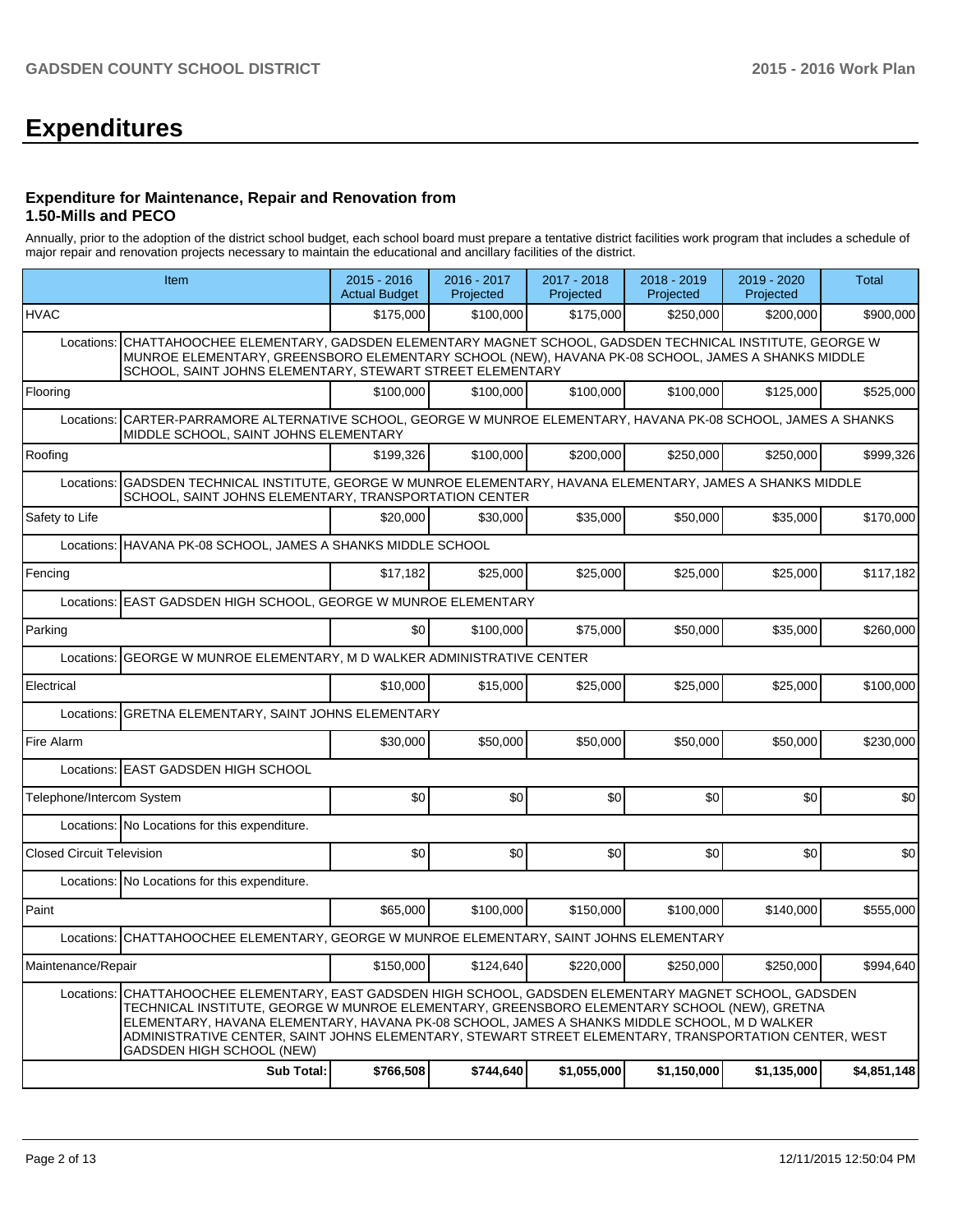| PECO Maintenance Expenditures | \$182.654 | \$255,716 | \$284,221 | \$336,857 | \$363.973 | \$1.423.421 |
|-------------------------------|-----------|-----------|-----------|-----------|-----------|-------------|
| 1.50 Mill Sub Total: I        | \$583,854 | \$498,924 | \$780,779 | \$823,143 | \$781.027 | \$3,467,727 |

|                        | Other Items                                                                                                                                                                                                                                                                                                          | $2015 - 2016$<br><b>Actual Budget</b> | $2016 - 2017$<br>Projected | $2017 - 2018$<br>Projected | $2018 - 2019$<br>Projected | $2019 - 2020$<br>Projected | Total       |  |
|------------------------|----------------------------------------------------------------------------------------------------------------------------------------------------------------------------------------------------------------------------------------------------------------------------------------------------------------------|---------------------------------------|----------------------------|----------------------------|----------------------------|----------------------------|-------------|--|
| Jupgrade marker boards |                                                                                                                                                                                                                                                                                                                      | \$0                                   | \$10,000                   | \$10,000                   | \$10,000                   | \$10,000                   | \$40,000    |  |
|                        | Locations CARTER-PARRAMORE ALTERNATIVE SCHOOL, CHATTAHOOCHEE ELEMENTARY, GADSDEN ELEMENTARY MAGNET SCHOOL,<br>GADSDEN TECHNICAL INSTITUTE, GEORGE W MUNROE ELEMENTARY, GRETNA ELEMENTARY, HAVANA ELEMENTARY,<br>HAVANA PK-08 SCHOOL, JAMES A SHANKS MIDDLE SCHOOL, SAINT JOHNS ELEMENTARY, STEWART STREET ELEMENTARY |                                       |                            |                            |                            |                            |             |  |
|                        | Total:                                                                                                                                                                                                                                                                                                               | \$766.508                             | \$754.640                  | \$1.065.000                | \$1.160.000                | \$1,145,000                | \$4,891,148 |  |

# **Local 1.50 Mill Expenditure For Maintenance, Repair and Renovation**

Anticipated expenditures expected from local funding sources over the years covered by the current work plan.

| Item                                                         | 2015 - 2016<br><b>Actual Budget</b> | 2016 - 2017<br>Projected | 2017 - 2018<br>Projected | 2018 - 2019<br>Projected | 2019 - 2020<br>Projected | <b>Total</b> |
|--------------------------------------------------------------|-------------------------------------|--------------------------|--------------------------|--------------------------|--------------------------|--------------|
| Remaining Maint and Repair from 1.5 Mills                    | \$583,854                           | \$498,924                | \$780,779                | \$823,143                | \$781,027                | \$3,467,727  |
| Maintenance/Repair Salaries                                  | \$370,000                           | \$370,000                | \$370,000                | \$370,000                | \$370,000                | \$1,850,000  |
| <b>School Bus Purchases</b>                                  | \$0                                 | \$0                      | \$0                      | \$0                      | \$0                      | \$0          |
| Other Vehicle Purchases                                      | \$200,000                           | \$200,000                | \$200,000                | \$200,000                | \$200,000                | \$1,000,000  |
| Capital Outlay Equipment                                     | \$200,000                           | \$200,000                | \$200,000                | \$0                      | \$0                      | \$600,000    |
| <b>Rent/Lease Payments</b>                                   | \$222,281                           | \$222,281                | \$222,281                | \$222,281                | \$222,281                | \$1,111,405  |
| <b>COP Debt Service</b>                                      | \$451,116                           | \$453,777                | \$449,117                | \$222,351                | \$222,351                | \$1,798,712  |
| Rent/Lease Relocatables                                      | \$0                                 | \$0                      | \$0                      | \$0                      | \$0                      | \$0          |
| <b>Environmental Problems</b>                                | \$0                                 | \$0                      | \$0                      | \$0                      | \$0                      | \$0          |
| s.1011.14 Debt Service                                       | \$371,723                           | \$371,723                | \$371,723                | \$185,861                | \$185,861                | \$1,486,891  |
| Special Facilities Construction Account                      | \$0                                 | \$0                      | \$0                      | \$0                      | \$0                      | \$0          |
| Premiums for Property Casualty Insurance - 1011.71<br>(4a,b) | \$350,000                           | \$350,000                | \$350,000                | \$350,000                | \$350,000                | \$1,750,000  |
| Qualified School Construction Bonds (QSCB)                   | \$0                                 | \$0                      | \$0                      | \$0                      | \$0                      | \$0          |
| Qualified Zone Academy Bonds (QZAB)                          | \$0                                 | \$0                      | \$0                      | \$0                      | \$0                      | \$0          |
| Remodeling and Renovations                                   | \$25,000                            | \$0                      | \$0                      | \$0                      | \$0                      | \$25,000     |
| <b>Local Expenditure Totals:</b>                             | \$2,773,974                         | \$2,666,705              | \$2,943,900              | \$2,373,636              | \$2,331,520              | \$13,089,735 |

# **Revenue**

# **1.50 Mill Revenue Source**

Schedule of Estimated Capital Outlay Revenue from each currently approved source which is estimated to be available for expenditures on the projects included in the tentative district facilities work program. All amounts are NET after considering carryover balances, interest earned, new COP's, 1011.14 and 1011.15 loans, etc. Districts cannot use 1.5-Mill funds for salaries except for those explicitly associated with maintenance/repair projects. (1011.71 (5), F.S.)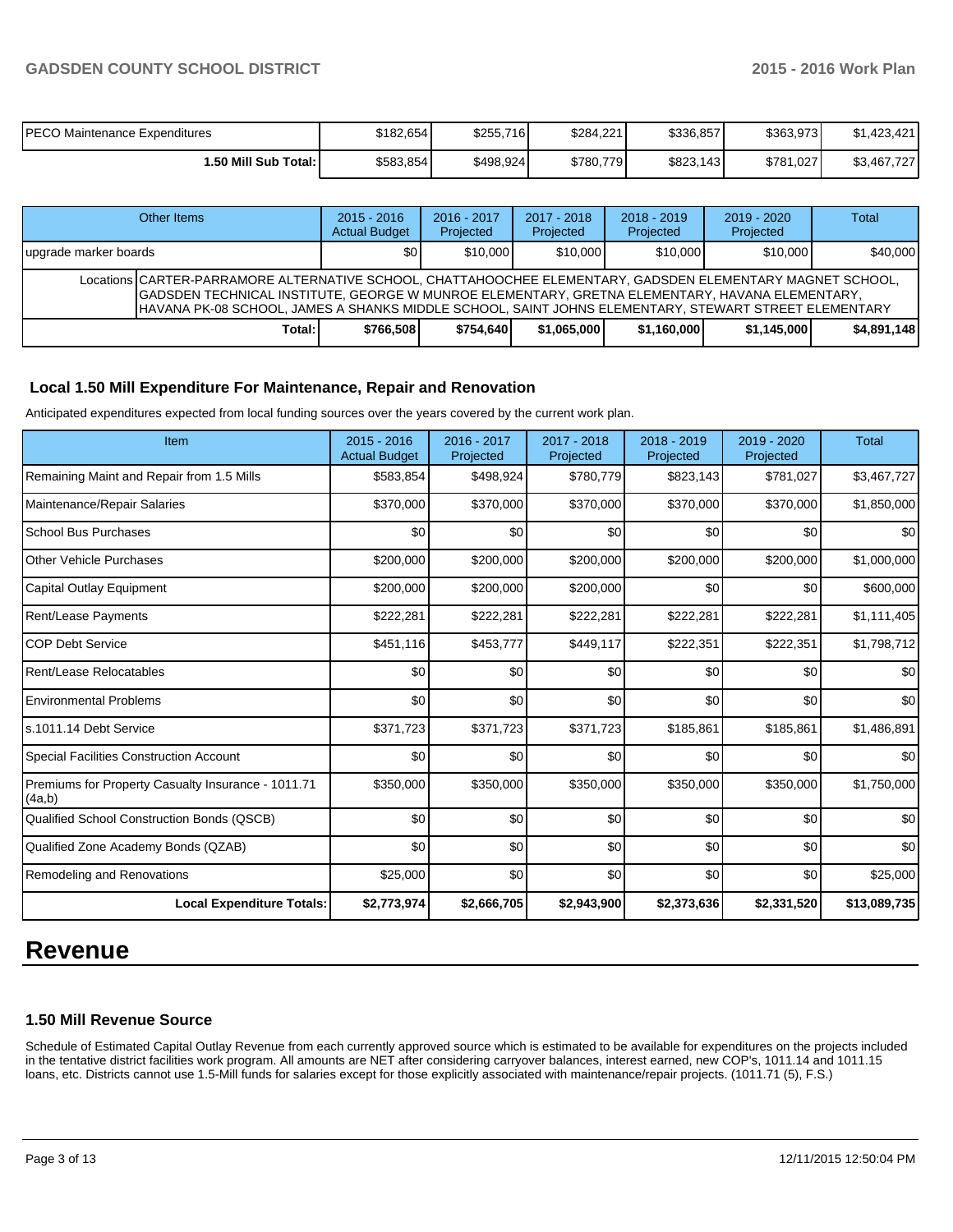# **GADSDEN COUNTY SCHOOL DISTRICT 2015 - 2016 Work Plan**

| <b>Item</b>                                                                       | Fund | $2015 - 2016$<br><b>Actual Value</b> | 2016 - 2017<br>Projected | $2017 - 2018$<br>Projected | $2018 - 2019$<br>Projected | $2019 - 2020$<br>Projected | Total           |
|-----------------------------------------------------------------------------------|------|--------------------------------------|--------------------------|----------------------------|----------------------------|----------------------------|-----------------|
| (1) Non-exempt property<br>lassessed valuation                                    |      | \$1,533,568,724                      | \$1,590,265,753          | \$1,668,970,160            | \$1,750,821,594            | \$1,836,667,177            | \$8,380,293,408 |
| (2) The Millege projected for<br>discretionary capital outlay per<br>ls.1011.71   |      | 1.50                                 | 1.50                     | 1.50                       | 1.50                       | 1.50                       |                 |
| (3) Full value of the 1.50-Mill<br>discretionary capital outlay per<br>ls.1011.71 |      | \$2,576,395                          | \$2,671,646              | \$2,803,870                | \$2,941,380                | \$3,085,601                | \$14,078,892    |
| (4) Value of the portion of the 1.50<br>-Mill ACTUALLY levied                     | 370  | \$2,208,339                          | \$2,289,983              | \$2,403,317                | \$2,521,183                | \$2,644,801                | \$12,067,623    |
| $(5)$ Difference of lines $(3)$ and $(4)$                                         |      | \$368,056                            | \$381,663                | \$400,553                  | \$420,197                  | \$440,800                  | \$2,011,269     |

# **PECO Revenue Source**

The figure in the row designated "PECO Maintenance" will be subtracted from funds available for new construction because PECO maintenance dollars cannot be used for new construction.

| Item                                  | Fund | $2015 - 2016$<br><b>Actual Budget</b> | 2016 - 2017<br>Projected | $2017 - 2018$<br>Projected | $2018 - 2019$<br>Projected | $2019 - 2020$<br>Projected | Total       |
|---------------------------------------|------|---------------------------------------|--------------------------|----------------------------|----------------------------|----------------------------|-------------|
| <b>IPECO New Construction</b>         | 340  | \$0                                   | \$0 <sub>1</sub>         | \$0                        | \$OI                       | \$0                        | \$0         |
| <b>IPECO Maintenance Expenditures</b> |      | \$182.654                             | \$255.716                | \$284.221                  | \$336.857                  | \$363.973                  | \$1,423,421 |
|                                       |      | \$182.654                             | \$255,716                | \$284.221                  | \$336,857                  | \$363,973                  | \$1,423,421 |

# **CO & DS Revenue Source**

Revenue from Capital Outlay and Debt Service funds.

| Item                                               | Fund             | $2015 - 2016$<br><b>Actual Budget</b> | 2016 - 2017<br>Projected | $2017 - 2018$<br>Projected | 2018 - 2019<br>Projected | 2019 - 2020<br>Projected | Total     |
|----------------------------------------------------|------------------|---------------------------------------|--------------------------|----------------------------|--------------------------|--------------------------|-----------|
| ICO & DS Cash Flow-through<br><b>I</b> Distributed | 360              | \$63,608                              | \$63,608                 | \$63,608                   | \$63,608                 | \$63,608                 | \$318,040 |
| ICO & DS Interest on<br>Undistributed CO           | 360 <sup>1</sup> | \$2.027                               | \$2,027                  | \$2.027                    | \$2.027                  | \$2.027                  | \$10,135  |
|                                                    |                  | \$65,635                              | \$65,635                 | \$65,635                   | \$65,635                 | \$65,635                 | \$328,175 |

#### **Fair Share Revenue Source**

All legally binding commitments for proportionate fair-share mitigation for impacts on public school facilities must be included in the 5-year district work program.

Nothing reported for this section.

### **Sales Surtax Referendum**

Specific information about any referendum for a 1-cent or ½-cent surtax referendum during the previous year.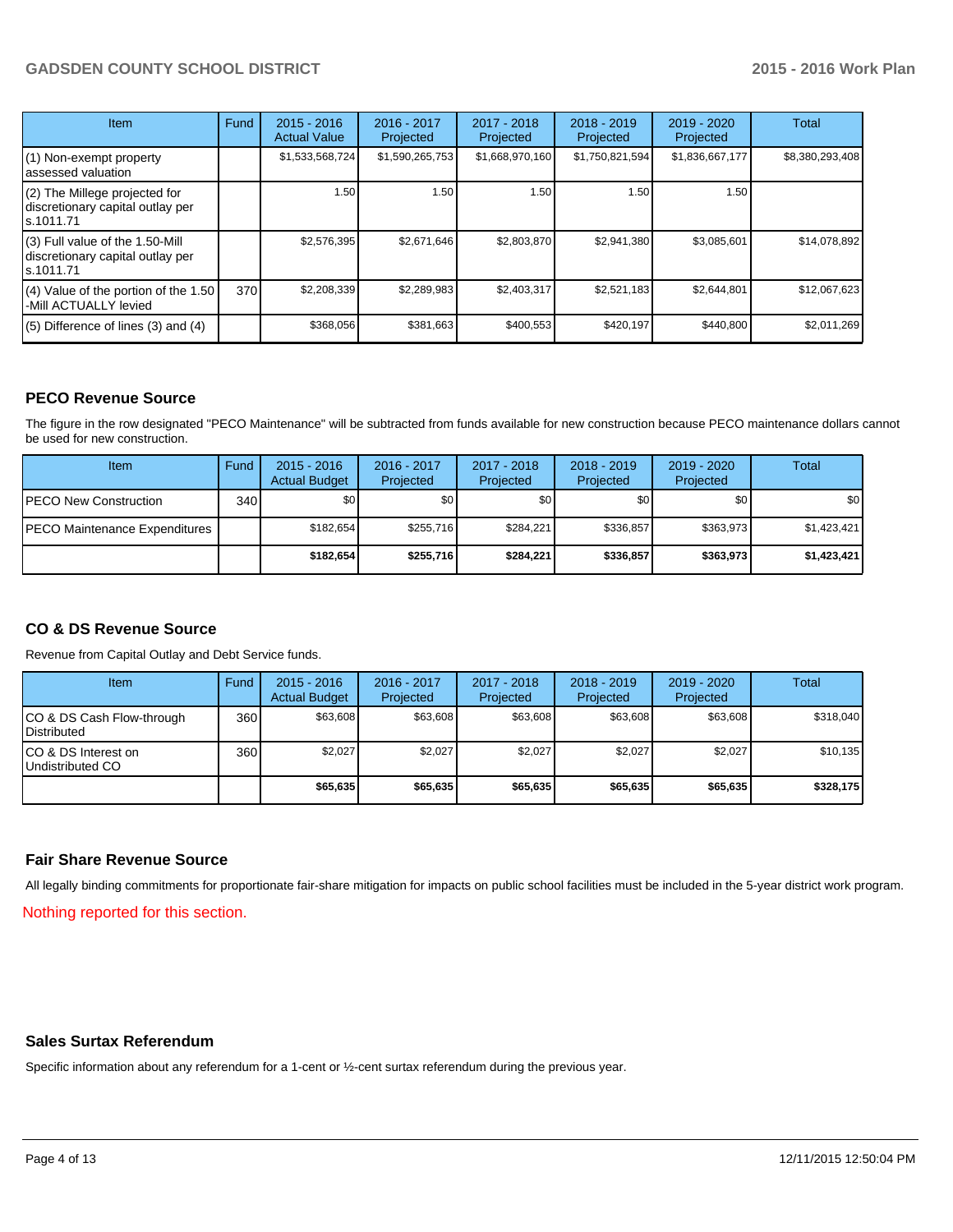## **Did the school district hold a surtax referendum during the past fiscal year 2014 - 2015?**

No

# **Additional Revenue Source**

Any additional revenue sources

| Item                                                                                                                      | 2015 - 2016<br><b>Actual Value</b> | 2016 - 2017<br>Projected | 2017 - 2018<br>Projected | 2018 - 2019<br>Projected | 2019 - 2020<br>Projected | <b>Total</b> |
|---------------------------------------------------------------------------------------------------------------------------|------------------------------------|--------------------------|--------------------------|--------------------------|--------------------------|--------------|
| Proceeds from a s.1011.14/15 F.S. Loans                                                                                   | \$0                                | \$0                      | \$0                      | \$0                      | \$0                      | \$0          |
| District Bonds - Voted local bond<br>referendum proceeds per s.9, Art VII<br><b>State Constitution</b>                    | \$0                                | \$0                      | \$0                      | \$0                      | \$0                      | \$0          |
| Proceeds from Special Act Bonds                                                                                           | \$0                                | \$0                      | \$0                      | \$0                      | \$0                      | \$0          |
| Estimated Revenue from CO & DS Bond<br>Sale                                                                               | \$0                                | \$0                      | \$0                      | \$0                      | \$0                      | \$0          |
| Proceeds from Voted Capital<br>Improvements millage                                                                       | \$0                                | \$0                      | \$0                      | \$0                      | \$0                      | \$0          |
| Other Revenue for Other Capital Projects                                                                                  | \$0                                | \$0                      | \$0                      | \$0                      | \$0                      | \$0          |
| Proceeds from 1/2 cent sales surtax<br>authorized by school board                                                         | \$0                                | \$0                      | \$0                      | \$0                      | \$0                      | \$0          |
| Proceeds from local governmental<br>infrastructure sales surtax                                                           | \$0                                | \$0                      | \$0                      | \$0                      | \$0                      | \$0          |
| Proceeds from Certificates of<br>Participation (COP's) Sale                                                               | \$0                                | \$0                      | \$0                      | \$0                      | \$0                      | \$0          |
| Classrooms First Bond proceeds amount<br>authorized in FY 1997-98                                                         | \$0                                | \$0                      | \$0                      | \$0                      | \$0                      | \$0          |
| <b>Classrooms for Kids</b>                                                                                                | \$0                                | \$0                      | \$0                      | \$0                      | \$0                      | \$0          |
| <b>District Equity Recognition</b>                                                                                        | \$0                                | \$0                      | \$0                      | \$0                      | \$0                      | \$0          |
| <b>Federal Grants</b>                                                                                                     | \$0                                | \$0                      | \$0                      | \$0                      | \$0                      | \$0          |
| Proportionate share mitigation (actual<br>cash revenue only, not in kind donations)                                       | \$0                                | \$0                      | \$0                      | \$0                      | \$0                      | \$0          |
| Impact fees received                                                                                                      | \$0                                | \$0                      | \$0                      | \$0                      | \$0                      | \$0          |
| Private donations                                                                                                         | \$0                                | \$0                      | \$0                      | \$0                      | \$0                      | \$0          |
| Grants from local governments or not-for-<br>profit organizations                                                         | \$0                                | \$0                      | \$0                      | \$0                      | \$0                      | \$0          |
| Interest, Including Profit On Investment                                                                                  | \$0                                | \$0                      | \$0                      | \$0                      | \$0                      | \$0          |
| Revenue from Bonds pledging proceeds<br>from 1 cent or 1/2 cent Sales Surtax                                              | \$0                                | \$0                      | \$0                      | \$0                      | \$0                      | \$0          |
| <b>Total Fund Balance Carried Forward</b>                                                                                 | \$500,000                          | \$0                      | \$0                      | \$0                      | \$0                      | \$500,000    |
| General Capital Outlay Obligated Fund<br><b>Balance Carried Forward From Total</b><br><b>Fund Balance Carried Forward</b> | \$0                                | \$0                      | \$0                      | \$0                      | \$0                      | \$0          |
| <b>Special Facilities Construction Account</b>                                                                            | \$0                                | \$0                      | \$0                      | \$0                      | \$0                      | \$0          |
| One Cent - 1/2 Cent Sales Surtax Debt<br>Service From Total Fund Balance Carried<br>Forward                               | \$0                                | \$0                      | \$0                      | \$0                      | \$0                      | \$0          |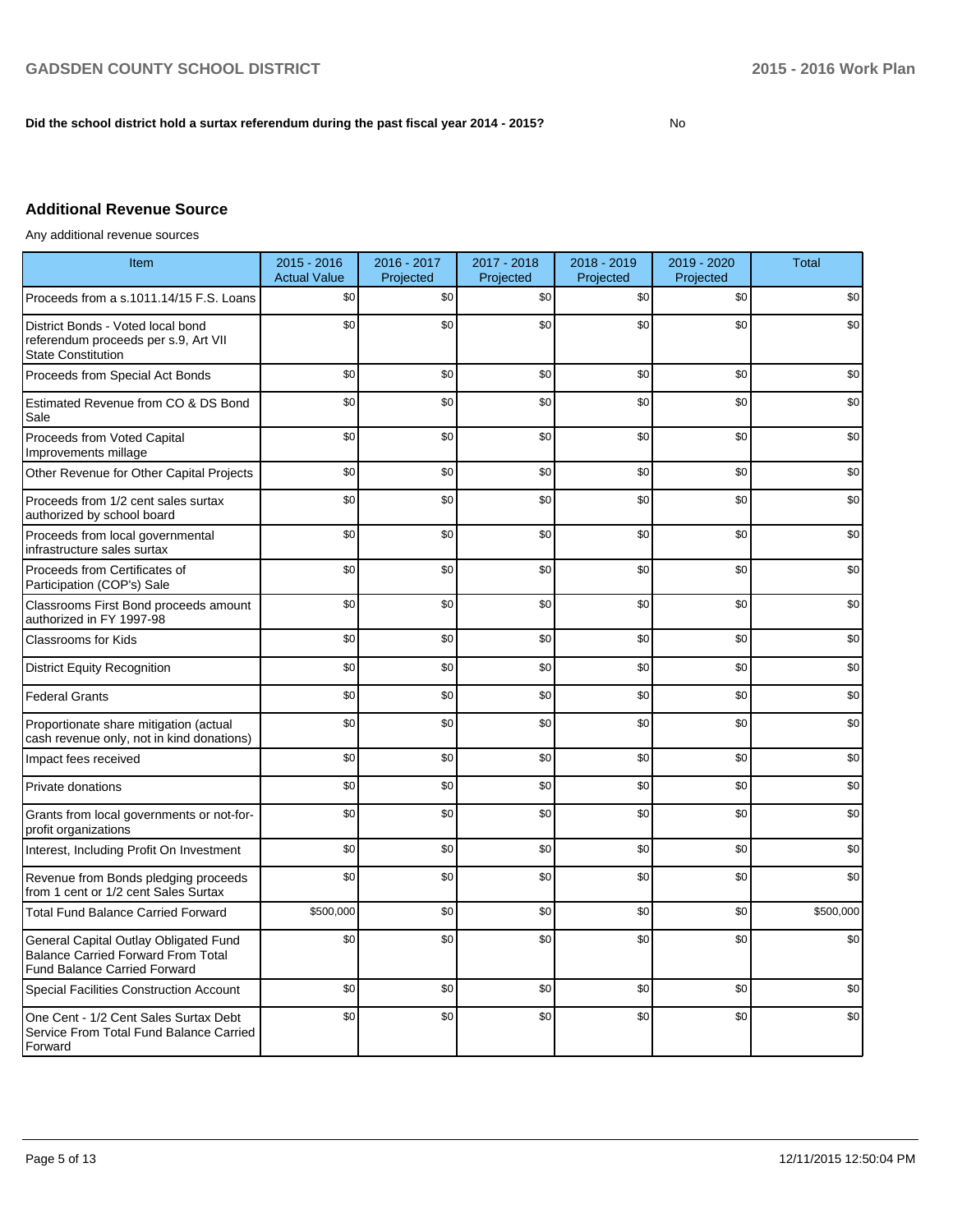| Capital Outlay Projects Funds Balance<br><b>ICarried Forward From Total Fund</b><br><b>Balance Carried Forward</b> | ا S0      | \$0 | \$0 | \$O I | \$0 | \$0       |
|--------------------------------------------------------------------------------------------------------------------|-----------|-----|-----|-------|-----|-----------|
| Subtotal                                                                                                           | \$500,000 | \$0 | \$0 | \$0   | \$0 | \$500,000 |

# **Total Revenue Summary**

| <b>Item Name</b>                                            | $2015 - 2016$<br><b>Budget</b> | 2016 - 2017<br>Projected | 2017 - 2018<br>Projected | $2018 - 2019$<br>Projected | 2019 - 2020<br>Projected | <b>Five Year Total</b> |
|-------------------------------------------------------------|--------------------------------|--------------------------|--------------------------|----------------------------|--------------------------|------------------------|
| Local 1.5 Mill Discretionary Capital Outlay<br>l Revenue    | \$2,208,339                    | \$2,289,983              | \$2,403,317              | \$2,521,183                | \$2,644,801              | \$12,067,623           |
| IPECO and 1.5 Mill Maint and Other 1.5<br>Mill Expenditures | (\$2,773,974)                  | (\$2,666,705)            | (\$2,943,900)            | (\$2,373,636)              | (\$2,331,520)            | (\$13,089,735)         |
| IPECO Maintenance Revenue                                   | \$182.654                      | \$255.716                | \$284.221                | \$336,857                  | \$363,973                | \$1,423,421            |
| <b>Available 1.50 Mill for New</b><br><b>Construction</b>   | ( \$565, 635)                  | (\$376,722)              | ( \$540, 583)            | \$147.547                  | \$313,281                | (\$1,022,112)          |

| <b>Item Name</b>                 | $2015 - 2016$<br><b>Budget</b> | 2016 - 2017<br>Projected | 2017 - 2018<br>Projected | $2018 - 2019$<br>Projected | 2019 - 2020<br>Projected | <b>Five Year Total</b> |
|----------------------------------|--------------------------------|--------------------------|--------------------------|----------------------------|--------------------------|------------------------|
| ICO & DS Revenue                 | \$65,635                       | \$65,635                 | \$65,635                 | \$65,635                   | \$65,635                 | \$328,175              |
| IPECO New Construction Revenue   | \$0 <sub>1</sub>               | \$0                      | \$0                      | \$0                        | \$0                      | \$0                    |
| Other/Additional Revenue         | \$500,000                      | \$0                      | \$0                      | \$0                        | \$0                      | \$500,000              |
| <b>Total Additional Revenuel</b> | \$565,635                      | \$65,635                 | \$65,635                 | \$65,635                   | \$65,635                 | \$828,175              |
| Total Available Revenue          | \$0                            | $($ \$311,087)           | $($ \$474,948)           | \$213,182                  | \$378,916                | $($ \$193,937)         |

# **Tracking**

# **Capacity Tracking**

| Location                                   | $2015 -$<br>2016 Satis.<br>Stu. Sta. | Actual<br>$2015 -$<br>2016 FISH<br>Capacity | Actual<br>$2014 -$<br>2015<br><b>COFTE</b> | # Class<br><b>Rooms</b> | Actual<br>Average<br>$2015 -$<br>2016 Class<br><b>Size</b> | Actual<br>$2015 -$<br>2016<br><b>Utilization</b> | <b>New</b><br>Stu.<br><b>Capacity</b> | <b>New</b><br>Rooms to<br>be<br>Added/Re<br>moved | Projected<br>$2019 -$<br>2020<br><b>COFTE</b> | Projected<br>$2019 -$<br>2020<br><b>Utilization</b> | Projected<br>$2019 -$<br>2020 Class<br><b>Size</b> |
|--------------------------------------------|--------------------------------------|---------------------------------------------|--------------------------------------------|-------------------------|------------------------------------------------------------|--------------------------------------------------|---------------------------------------|---------------------------------------------------|-----------------------------------------------|-----------------------------------------------------|----------------------------------------------------|
| IGEORGE W MUNROE<br>lelementary            | 681                                  | 681                                         | 552                                        | 37                      | 15 <sup>1</sup>                                            | 81.00 %                                          |                                       |                                                   | $\Omega$                                      | $0.00\%$                                            | 0                                                  |
| IGREENSBORO<br>IELEMENTARY SCHOOL<br>(NEW) | 371                                  | 371                                         | 329                                        | 19                      | 17 <sub>1</sub>                                            | 89.00 %                                          |                                       |                                                   |                                               | $0.00\%$                                            | $\mathbf 0$                                        |
| lHAVANA ELEMENTARY                         | 721                                  | 721                                         | 432                                        | 38 <sup>1</sup>         | 1                                                          | $60.00\%$                                        | $-721$                                | $-38$                                             |                                               | $0.00\%$                                            | $\Omega$                                           |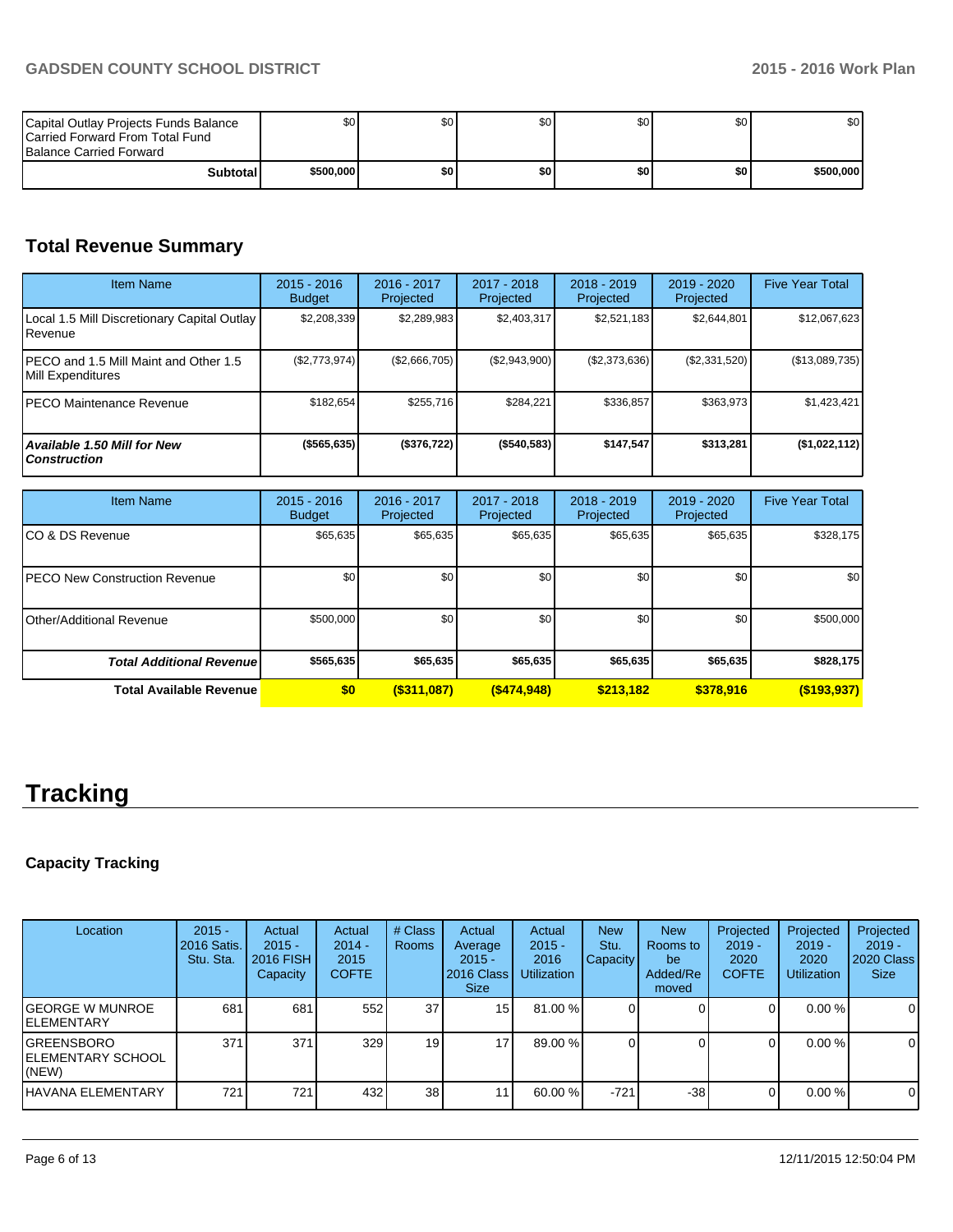| lGADSDEN<br><b>ELEMENTARY MAGNET</b><br><b>SCHOOL</b> | 294   | 294   | 163   | 17  | 10 <sup>1</sup> | 55.00 % | $\Omega$ |          | $\Omega$       | 0.00% | $\mathbf{0}$   |
|-------------------------------------------------------|-------|-------|-------|-----|-----------------|---------|----------|----------|----------------|-------|----------------|
| ІСНАТТАНООСНЕЕ<br>IELEMENTARY                         | 409   | 409   | 166   | 21  | 8 <sup>1</sup>  | 41.00 % | $\Omega$ | ſ        | $\Omega$       | 0.00% | $\overline{0}$ |
| IGRETNA ELEMENTARY                                    | 433   | 433   | 245   | 23  | 11              | 56.00 % | $\Omega$ | $\Omega$ | $\overline{0}$ | 0.00% | $\mathbf{0}$   |
| ISAINT JOHNS<br>IELEMENTARY                           | 433   | 433   | 226   | 23  | 10 <sup>1</sup> | 52.00 % | $\Omega$ | $\Omega$ | $\Omega$       | 0.00% | $\Omega$       |
| ISTEWART STREET<br><b>ELEMENTARY</b>                  | 683   | 683   | 585   | 36  | 16              | 86.00 % | $\Omega$ | C        | 0              | 0.00% | $\overline{0}$ |
| IJAMES A SHANKS<br>IMIDDLE SCHOOL                     | 1,043 | 1,064 | 528   | 45  | 12              | 50.00 % | $\Omega$ | C        | $\Omega$       | 0.00% | $\overline{0}$ |
| ICARTER-PARRAMORE<br>IALTERNATIVE SCHOOL              | 952   | 952   | 237   | 44  | 5 <sub>l</sub>  | 25.00 % | $\Omega$ | $\Omega$ | $\Omega$       | 0.00% | $\Omega$       |
| HAVANA PK-08 SCHOOL                                   | 881   | 792   | 206   | 42  | 5 <sub>l</sub>  | 26.00 % | $\Omega$ | $\Omega$ | $\Omega$       | 0.00% | $\mathbf{0}$   |
| IEAST GADSDEN HIGH<br><b>SCHOOL</b>                   | 1,542 | 1,464 | 817   | 65  | 13              | 56.00 % | $\Omega$ | C        | 0              | 0.00% | $\mathbf 0$    |
| IGADSDEN TECHNICAL<br>IINSTITUTE                      | 333   | 333   | 21    | 16  |                 | 6.00%   | $\Omega$ | C        | $\overline{0}$ | 0.00% | $\overline{0}$ |
| WEST GADSDEN HIGH<br>SCHOOL (NEW)                     | 757   | 681   | 437   | 32  | 14              | 64.00 % | $\Omega$ | $\Omega$ | $\Omega$       | 0.00% | $\Omega$       |
|                                                       | 9,533 | 9,311 | 4,944 | 458 | 11              | 53.10 % | $-721$   | $-38$    | $\bf{0}$       | 0.00% | $\mathbf 0$    |

The COFTE Projected Total (0) for 2019 - 2020 must match the Official Forecasted COFTE Total (4,362 ) for 2019 - 2020 before this section can be completed. In the event that the COFTE Projected Total does not match the Official forecasted COFTE, then the Balanced Projected COFTE Table should be used to balance COFTE.

High (9-12)

Elementary (PK-Middle  $(4-8)$ 

Projected COFT

| E for 2019 - 2020 |       | <b>Grade Level Type</b> | <b>Balanced Projected</b><br>COFTE for 2019 - 2020 |
|-------------------|-------|-------------------------|----------------------------------------------------|
| -3)               | 1,461 |                         |                                                    |
|                   | 1,758 |                         |                                                    |
|                   |       | Elementary (PK-3)       | 1,461                                              |
|                   | 1,143 |                         |                                                    |
|                   | 4,362 | Middle (4-8)            | 1,758                                              |
|                   |       | High (9-12)             | 1,143                                              |
|                   |       |                         |                                                    |
|                   |       |                         | 4.362                                              |

# **Relocatable Replacement**

Number of relocatable classrooms clearly identified and scheduled for replacement in the school board adopted financially feasible 5-year district work program.

| Location                          | $2015 - 2016$ | 2016 - 2017 | 2017 - 2018 | 2018 - 2019 | 2019 - 2020 | Year 5 Total |
|-----------------------------------|---------------|-------------|-------------|-------------|-------------|--------------|
| Total Relocatable Replacements: I |               |             |             |             |             |              |

# **Charter Schools Tracking**

Information regarding the use of charter schools.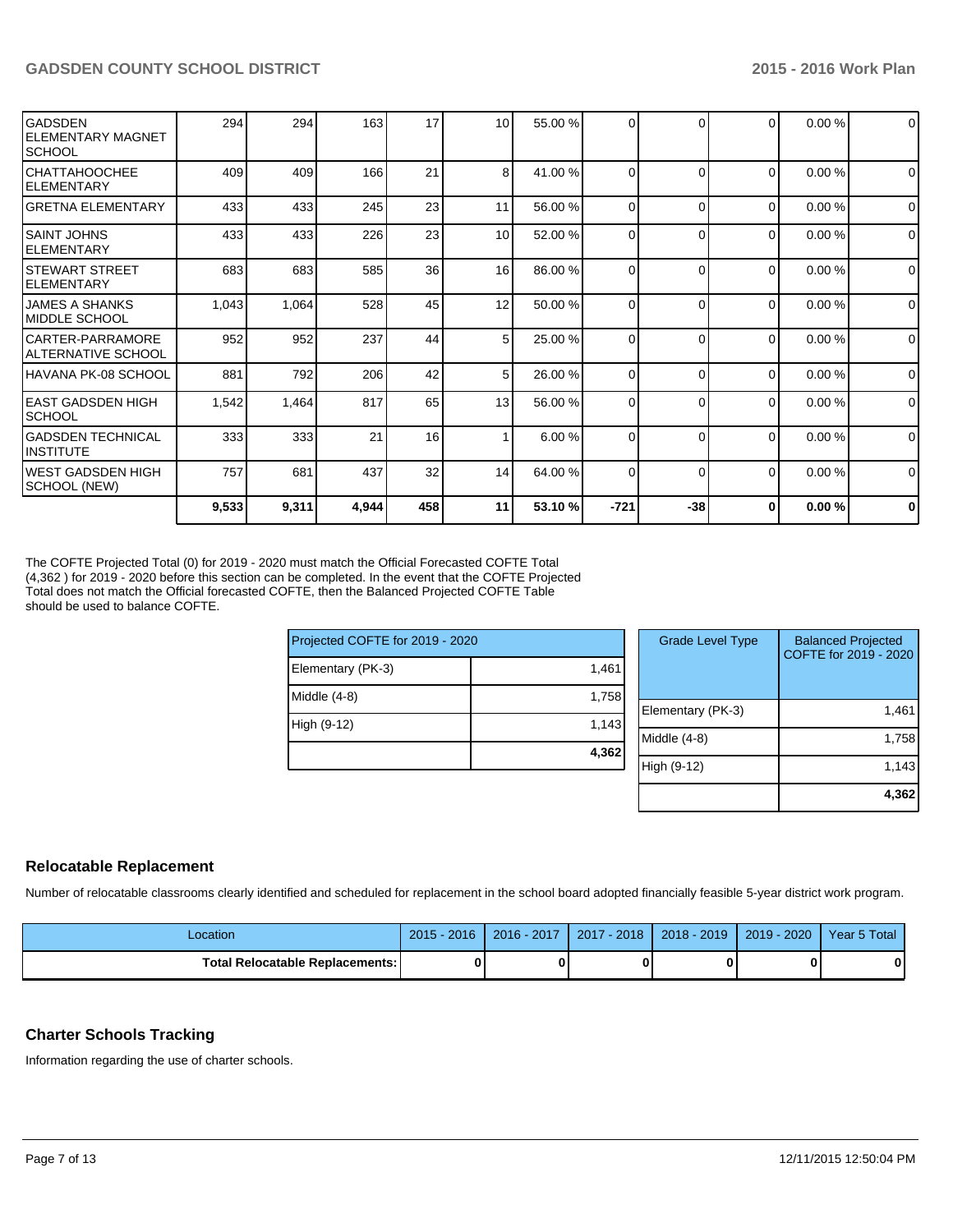# **GADSDEN COUNTY SCHOOL DISTRICT 2015 - 2016 Work Plan**

| Location-Type                                          | # Relocatable<br>units or<br>permanent<br>classrooms | Owner             | Year Started or I<br>Scheduled | Student<br><b>Stations</b> | <b>Students</b><br>Enrolled | Years in<br>Contract | <b>Total Charter</b><br><b>Students</b><br>projected for<br>$2019 - 2020$ |
|--------------------------------------------------------|------------------------------------------------------|-------------------|--------------------------------|----------------------------|-----------------------------|----------------------|---------------------------------------------------------------------------|
| Crossroad Academy Charter<br><b>School of Business</b> |                                                      | 24 <b>PRIVATE</b> | 1998                           | 444 l                      | 403                         | 15 <sub>1</sub>      | 497                                                                       |
|                                                        | 24 l                                                 |                   |                                | 4441                       | 403                         |                      | 497                                                                       |

# **Special Purpose Classrooms Tracking**

The number of classrooms that will be used for certain special purposes in the current year, by facility and type of classroom, that the district will, 1), not use for educational purposes, and 2), the co-teaching classrooms that are not open plan classrooms and will be used for educational purposes.

| School                               | <b>School Type</b> | $#$ of Elementary<br>K-3 Classrooms       | # of Middle 4-8<br><b>Classrooms</b> | # of High $9-12$<br><b>Classrooms</b> | # of $ESE$<br><b>Classrooms</b> | # of Combo<br><b>Classrooms</b> | <b>Total</b><br><b>Classrooms</b> |
|--------------------------------------|--------------------|-------------------------------------------|--------------------------------------|---------------------------------------|---------------------------------|---------------------------------|-----------------------------------|
| <b>Total Educational Classrooms:</b> |                    |                                           |                                      |                                       |                                 |                                 |                                   |
| School                               | <b>School Type</b> | # of Elementary $\vert$<br>K-3 Classrooms | # of Middle 4-8<br><b>Classrooms</b> | # of High $9-12$<br><b>Classrooms</b> | # of $ESE$<br>Classrooms        | # of Combo<br><b>Classrooms</b> | Total<br>Classrooms               |
| <b>Total Co-Teaching Classrooms:</b> |                    |                                           |                                      |                                       |                                 |                                 |                                   |

#### **Infrastructure Tracking**

**Necessary offsite infrastructure requirements resulting from expansions or new schools. This section should include infrastructure information related to capacity project schedules and other project schedules (Section 4).**

None

**Proposed location of planned facilities, whether those locations are consistent with the comprehensive plans of all affected local governments, and recommendations for infrastructure and other improvements to land adjacent to existing facilities. Provisions of 1013.33(12), (13) and (14) and 1013.36 must be addressed for new facilities planned within the 1st three years of the plan (Section 5).**

None

**Consistent with Comp Plan?** Yes

### **Net New Classrooms**

The number of classrooms, by grade level and type of construction, that were added during the last fiscal year.

| List the net new classrooms added in the 2014 - 2015 fiscal year.                                                                                       |                                                                        |                                   | Llist the net new classrooms to be added in the 2015 - 2016 fiscal<br>Ivear. |                        |                              |                            |                                |                        |
|---------------------------------------------------------------------------------------------------------------------------------------------------------|------------------------------------------------------------------------|-----------------------------------|------------------------------------------------------------------------------|------------------------|------------------------------|----------------------------|--------------------------------|------------------------|
| "Classrooms" is defined as capacity carrying classrooms that are added to increase<br>capacity to enable the district to meet the Class Size Amendment. | Totals for fiscal year 2015 - 2016 should match totals in Section 15A. |                                   |                                                                              |                        |                              |                            |                                |                        |
| Location                                                                                                                                                | $2014 - 2015$ #<br>Permanent                                           | $2014 - 2015$ #<br><b>Modular</b> | $2014 - 2015$ #<br>Relocatable                                               | $2014 - 2015$<br>Total | $2015 - 2016$ #<br>Permanent | $2015 - 2016$ #<br>Modular | $2015 - 2016$ #<br>Relocatable | $2015 - 2016$<br>Total |
| Elementary (PK-3)                                                                                                                                       |                                                                        |                                   |                                                                              |                        |                              |                            |                                |                        |
| Middle (4-8)                                                                                                                                            |                                                                        |                                   |                                                                              |                        |                              |                            |                                |                        |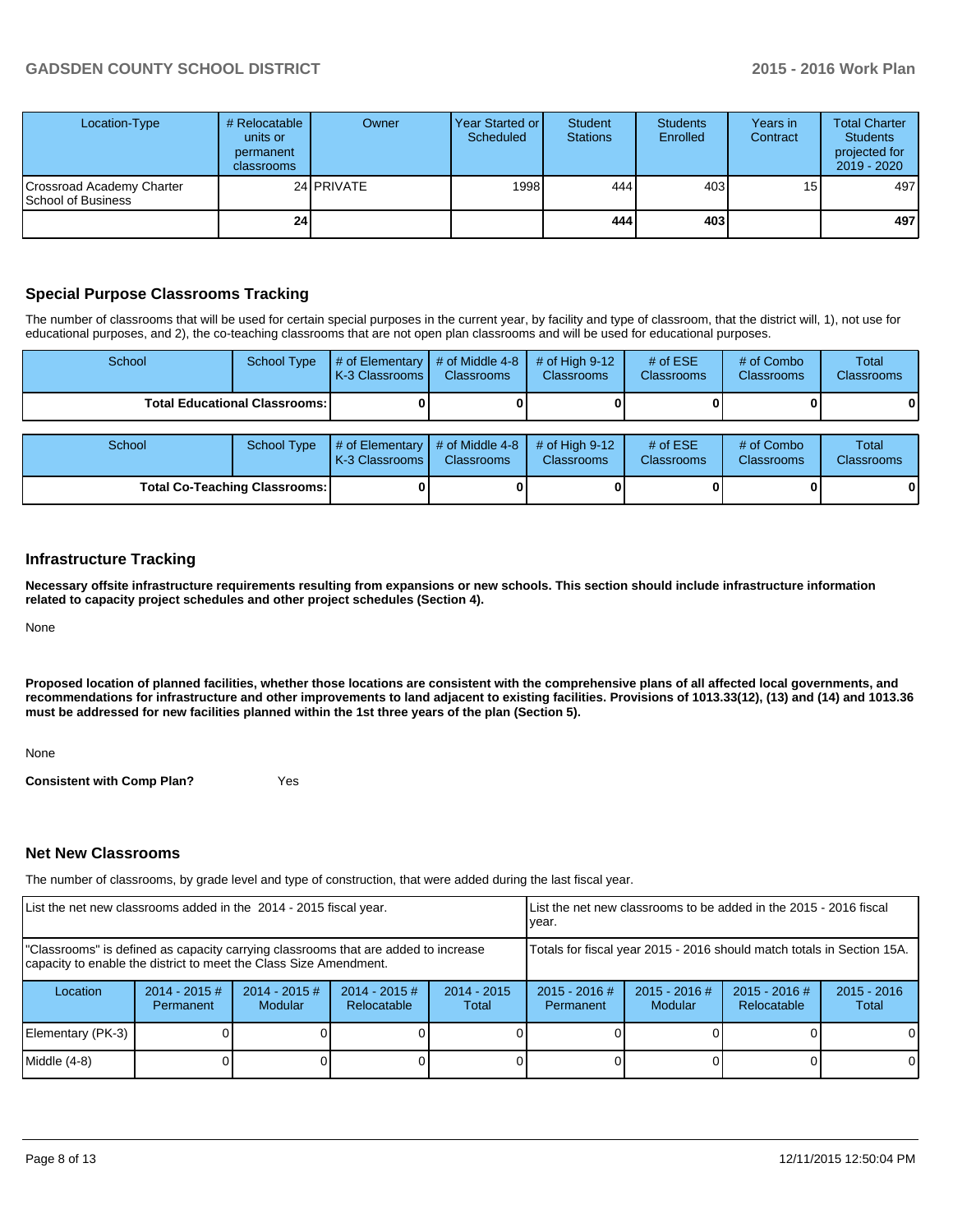| High (9-12) |  |  |  | $\sim$       |
|-------------|--|--|--|--------------|
|             |  |  |  | $\mathbf{0}$ |

# **Relocatable Student Stations**

Number of students that will be educated in relocatable units, by school, in the current year, and the projected number of students for each of the years in the workplan.

| <b>Site</b>                                       | $2015 - 2016$ | 2016 - 2017     | 2017 - 2018 | 2018 - 2019 | 2019 - 2020 | 5 Year Average  |
|---------------------------------------------------|---------------|-----------------|-------------|-------------|-------------|-----------------|
| STEWART STREET ELEMENTARY                         | 0             | 100             | 100         | 100         |             | 60              |
| <b>JAMES A SHANKS MIDDLE SCHOOL</b>               |               | U               | ∩           | C           |             | $\overline{0}$  |
| CARTER-PARRAMORE ALTERNATIVE SCHOOL               |               | ŋ               | $\Omega$    | $\Omega$    |             | $\Omega$        |
| IHAVANA PK-08 SCHOOL                              | U             | O               | $\Omega$    | $\Omega$    | $\Omega$    | $\Omega$        |
| ISAINT JOHNS ELEMENTARY                           | U             | 36              | 36          | 36          | $\Omega$    | 22              |
| HAVANA ELEMENTARY                                 |               | 0               | $\Omega$    | $\Omega$    | 0           | $\Omega$        |
| IGADSDEN ELEMENTARY MAGNET SCHOOL                 |               | 0               | $\Omega$    | $\Omega$    | $\Omega$    | $\overline{0}$  |
| ICHATTAHOOCHEE ELEMENTARY                         | <sup>0</sup>  | 76              | 76          | 76          | $\Omega$    | 46              |
| İGRETNA ELEMENTARY                                | 0             | 36              | 36          | 36          | $\Omega$    | 22              |
| IGADSDEN TECHNICAL INSTITUTE                      | 100           | 30 <sup>1</sup> | 30          | 30          | $\Omega$    | 38 <sup>1</sup> |
| WEST GADSDEN HIGH SCHOOL (NEW)                    | 0             | 0               | 0           | $\Omega$    | 0           | $\Omega$        |
| LEAST GADSDEN HIGH SCHOOL                         | 0             | $\Omega$        | $\Omega$    | $\Omega$    | 0           | $\overline{0}$  |
| IGEORGE W MUNROE ELEMENTARY                       | $\Omega$      | 196             | 196         | 196         | 0           | 118             |
| <b>GREENSBORO ELEMENTARY SCHOOL (NEW)</b>         | $\Omega$      | 142             | 142         | 142         | $\Omega$    | 85              |
| Totals for GADSDEN COUNTY SCHOOL DISTRICT         |               |                 |             |             |             |                 |
| Total students in relocatables by year.           | 100           | 616             | 616         | 616         | 0           | 390             |
| Total number of COFTE students projected by year. | 4,851         | 4,759           | 4,617       | 4,499       | 4,362       | 4,618           |
| Percent in relocatables by year.                  | 2%            | 13 %            | 13 %        | 14 %        | 0%          | 8 %             |

### **Leased Facilities Tracking**

Exising leased facilities and plans for the acquisition of leased facilities, including the number of classrooms and student stations, as reported in the educational plant survey, that are planned in that location at the end of the five year workplan.

| Location                          | # of Leased<br>Classrooms 2015 -<br>2016 | <b>FISH Student</b><br><b>Stations</b> | Owner               | # of Leased<br>Classrooms 2019 -<br>2020 | <b>FISH Student</b><br><b>Stations</b> |
|-----------------------------------|------------------------------------------|----------------------------------------|---------------------|------------------------------------------|----------------------------------------|
| IHAVANA ELEMENTARY                |                                          |                                        | 0 William Scottsman |                                          | <b>36</b>                              |
| <b>GEORGE W MUNROE ELEMENTARY</b> |                                          |                                        |                     |                                          |                                        |
| GADSDEN ELEMENTARY MAGNET SCHOOL  |                                          |                                        |                     |                                          |                                        |
| WEST GADSDEN HIGH SCHOOL (NEW)    |                                          |                                        |                     |                                          |                                        |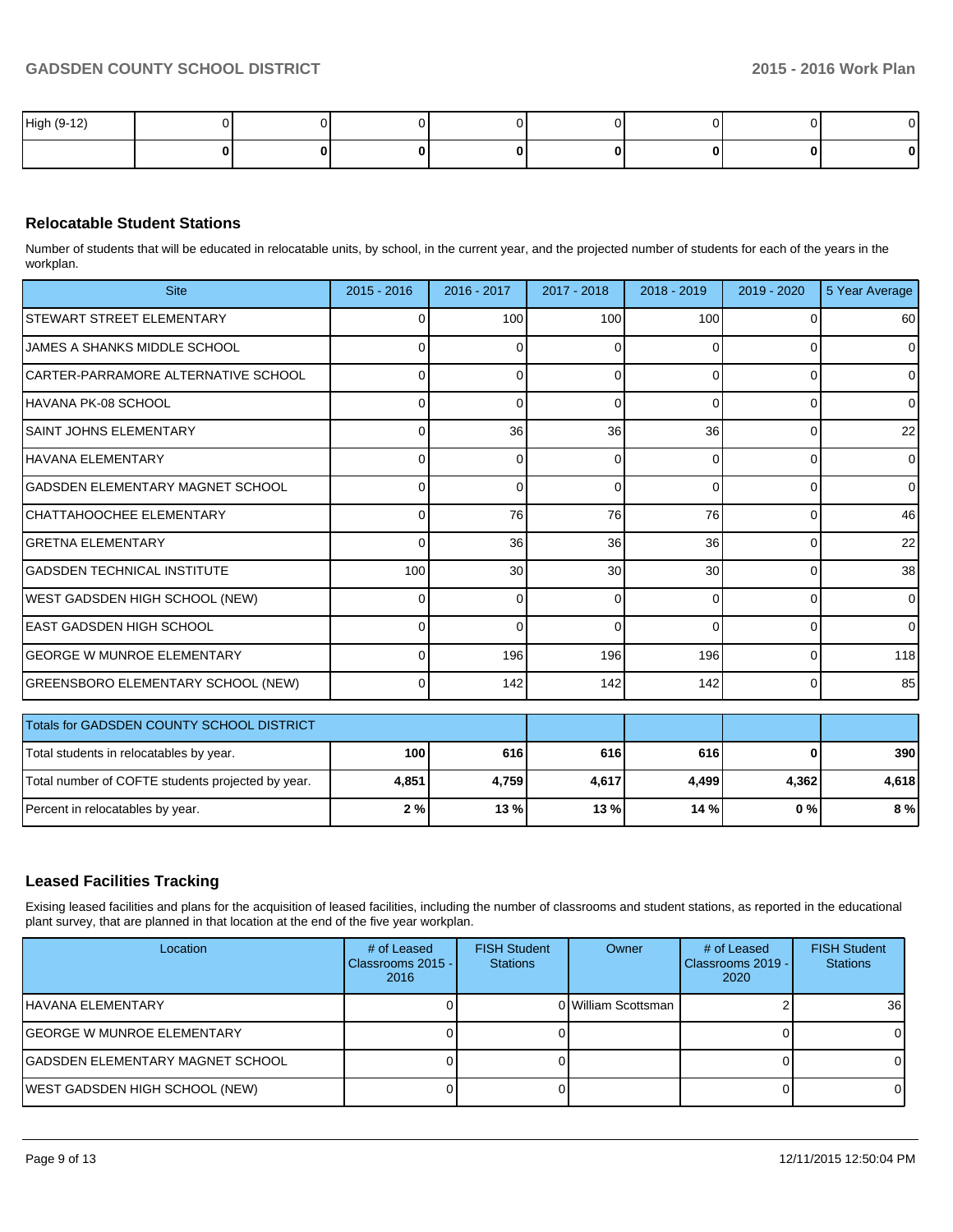# **GADSDEN COUNTY SCHOOL DISTRICT 2015 - 2016 Work Plan**

| CARTER-PARRAMORE ALTERNATIVE SCHOOL |  |  |          |
|-------------------------------------|--|--|----------|
| HAVANA PK-08 SCHOOL                 |  |  | 0        |
| EAST GADSDEN HIGH SCHOOL            |  |  | 0        |
| <b>GADSDEN TECHNICAL INSTITUTE</b>  |  |  | 0        |
| <b>GRETNA ELEMENTARY</b>            |  |  | 0        |
| <b>SAINT JOHNS ELEMENTARY</b>       |  |  | $\Omega$ |
| <b>STEWART STREET ELEMENTARY</b>    |  |  | 0        |
| JAMES A SHANKS MIDDLE SCHOOL        |  |  | ΩI       |
| CHATTAHOOCHEE ELEMENTARY            |  |  | 0        |
| GREENSBORO ELEMENTARY SCHOOL (NEW)  |  |  | 0        |
|                                     |  |  | 36       |

### **Failed Standard Relocatable Tracking**

Relocatable units currently reported by school, from FISH, and the number of relocatable units identified as 'Failed Standards'.

Nothing reported for this section.

# **Planning**

### **Class Size Reduction Planning**

**Plans approved by the school board that reduce the need for permanent student stations such as acceptable school capacity levels, redistricting, busing, year-round schools, charter schools, magnet schools, public-private partnerships, multitrack scheduling, grade level organization, block scheduling, or other alternatives.**

The school board closed Havana Elementary school summer of 2015. Moved students into new addition at Havana Middle School fall of 2015. Once Havana Elementary sales school board will contact DOE facilities and remove from our records.

#### **School Closure Planning**

**Plans for the closure of any school, including plans for disposition of the facility or usage of facility space, and anticipated revenues.**

The school board is planning to close the Havana Elementary School at the end of the 2014/15 school year and move students to the Havana Middle School in the fall of 2015.Once we sale the old Havana Elementary site we will contact DOE facilities and remove it from our records.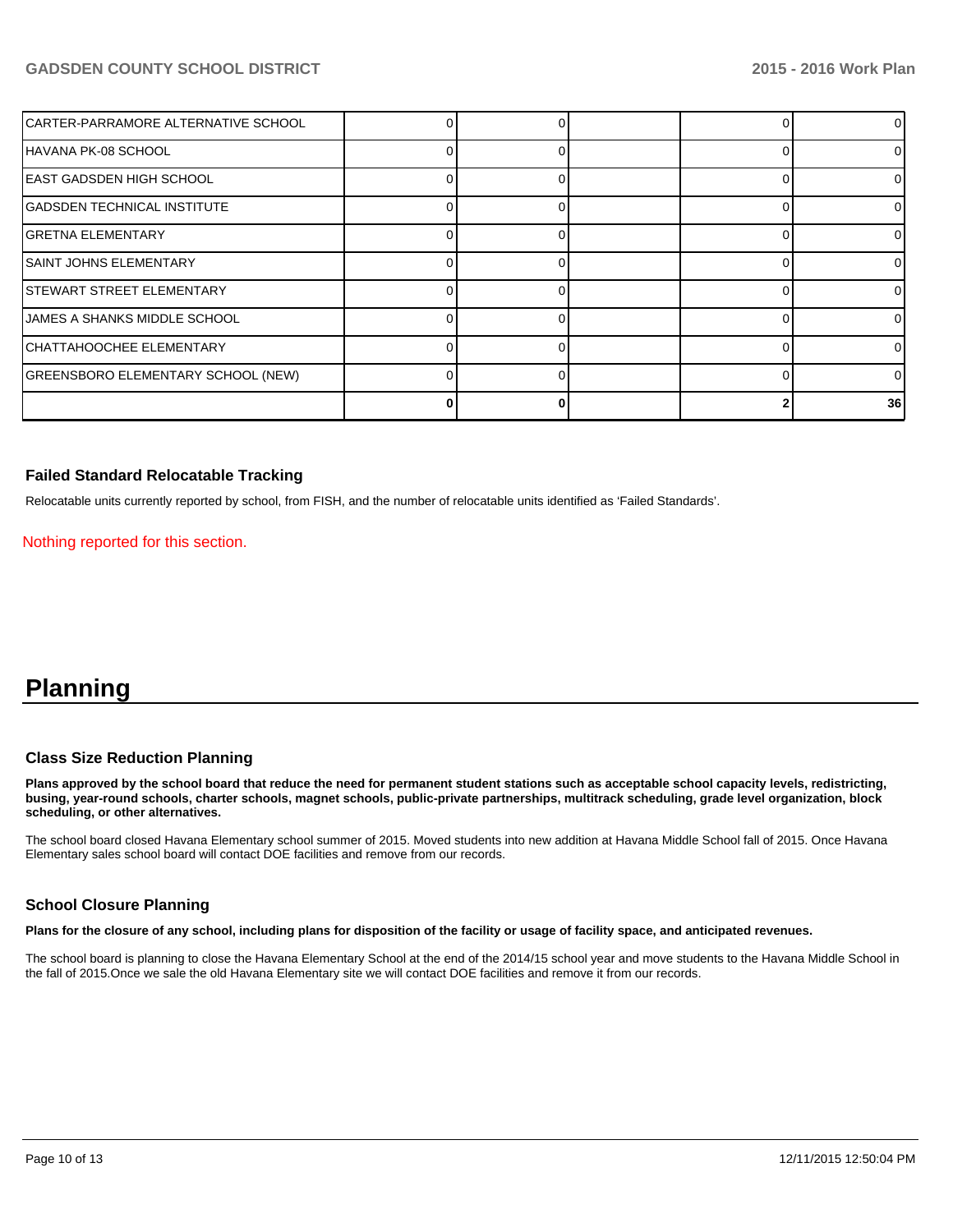# **Long Range Planning**

#### **Ten-Year Maintenance**

District projects and locations regarding the projected need for major renovation, repair, and maintenance projects within the district in years 6-10 beyond the projects plans detailed in the five years covered by the work plan.

Nothing reported for this section.

### **Ten-Year Capacity**

Schedule of capital outlay projects projected to ensure the availability of satisfactory student stations for the projected student enrollment in K-12 programs for the future 5 years beyond the 5-year district facilities work program.

Nothing reported for this section.

### **Ten-Year Planned Utilization**

Schedule of planned capital outlay projects identifying the standard grade groupings, capacities, and planned utilization rates of future educational facilities of the district for both permanent and relocatable facilities.

| Grade Level Projections         | <b>FISH</b><br><b>Student</b><br><b>Stations</b> | <b>Actual 2014 -</b><br><b>2015 FISH</b><br>Capacity | Actual<br>$2014 -$<br>2015<br><b>COFTE</b> | Actual 2014 - 2015<br><b>Utilization</b> | Actual 2015 - 2016 / 2024 - 2025 new<br>Student Capacity to be added/removed | Projected 2024<br><b>2025 COFTE</b> | $-$ Projected 2024 -<br>2025 Utilization |
|---------------------------------|--------------------------------------------------|------------------------------------------------------|--------------------------------------------|------------------------------------------|------------------------------------------------------------------------------|-------------------------------------|------------------------------------------|
| Elementary - District<br>Totals | 4.777                                            | 4,777                                                | 2,975.00                                   | 62.28 %                                  |                                                                              | 2,101                               | 43.98 %                                  |
| Middle - District Totals        | 2.515                                            | 2.262                                                | .228.00                                    | 54.29 %                                  |                                                                              | 936                                 | 41.38 %                                  |
| High - District Totals          | 1.542                                            | 1.464                                                | 872.00                                     | 59.56 %                                  |                                                                              | 1.093                               | 74.66%                                   |
| Other - ESE, etc                | 1.964                                            | 1.386                                                | 369.00                                     | 26.62 %                                  |                                                                              | 250                                 | 18.04 %                                  |
|                                 | 10.798                                           | 9,889                                                | 5.444.00                                   | 55.05 %                                  |                                                                              | 4.380                               | 44.29 %                                  |

**Combination schools are included with the middle schools for student stations, capacity, COFTE and utilization purposes because these facilities all have a 90% utilization factor. Use this space to explain or define the grade groupings for combination schools.**

No comments to report.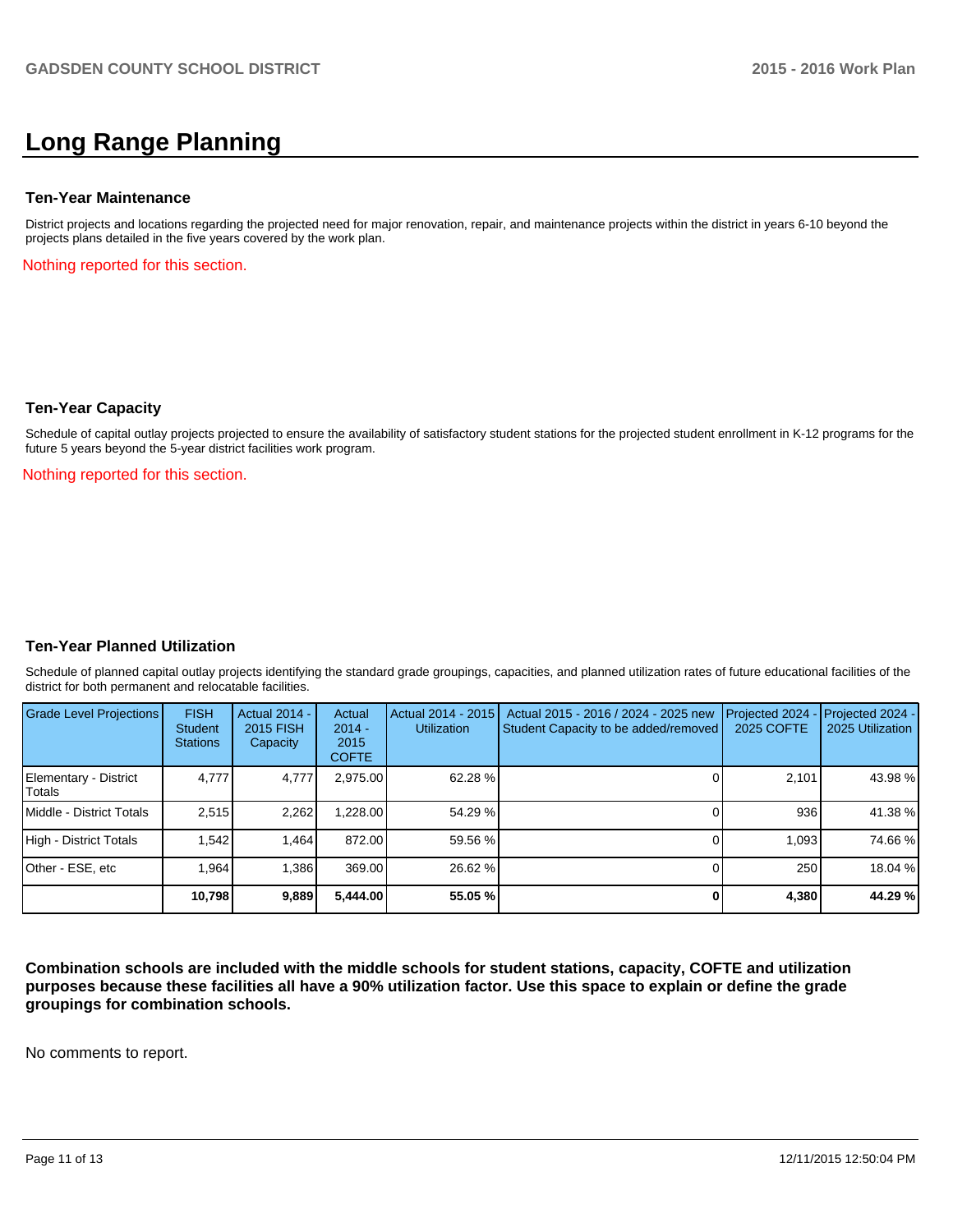#### **Ten-Year Infrastructure Planning**

**Proposed Location of Planned New, Remodeled, or New Additions to Facilities in 06 thru 10 out years (Section 28).**

Nothing reported for this section.

Plans for closure of any school, including plans for disposition of the facility or usage of facility space, and anticipated revenues in the 06 thru 10 out **years (Section 29).**

Nothing reported for this section.

#### **Twenty-Year Maintenance**

District projects and locations regarding the projected need for major renovation, repair, and maintenance projects within the district in years 11-20 beyond the projects plans detailed in the five years covered by the work plan.

Nothing reported for this section.

# **Twenty-Year Capacity**

Schedule of capital outlay projects projected to ensure the availability of satisfactory student stations for the projected student enrollment in K-12 programs for the future 11-20 years beyond the 5-year district facilities work program.

Nothing reported for this section.

### **Twenty-Year Planned Utilization**

Schedule of planned capital outlay projects identifying the standard grade groupings, capacities, and planned utilization rates of future educational facilities of the district for both permanent and relocatable facilities.

| <b>Grade Level Projections</b>   | <b>FISH</b><br><b>Student</b><br><b>Stations</b> | <b>Actual 2014 -</b><br>2015 FISH<br>Capacity | Actual<br>$2014 -$<br>2015<br><b>COFTE</b> | Actual 2014 - 2015<br><b>Utilization</b> | Actual 2015 - 2016 / 2034 - 2035 new<br>Student Capacity to be added/removed | Projected 2034<br>2035 COFTE | Projected 2034 -<br>2035 Utilization |
|----------------------------------|--------------------------------------------------|-----------------------------------------------|--------------------------------------------|------------------------------------------|------------------------------------------------------------------------------|------------------------------|--------------------------------------|
| Elementary - District<br> Totals | 4.777                                            | 4,777                                         | 2,975.00                                   | 62.28 %                                  |                                                                              | 2.100                        | 43.96 %                              |
| <b>IMiddle - District Totals</b> | 2.515                                            | 2,262                                         | 1.228.00                                   | 54.29 %                                  |                                                                              | 963                          | 42.57 %                              |
| High - District Totals           | 1.542                                            | 1.464                                         | 872.00                                     | 59.56 %                                  |                                                                              | 1.093                        | 74.66 %                              |
| Other - ESE, etc                 | .964                                             | 1,386                                         | 369.00                                     | 26.62 %                                  |                                                                              | 250                          | 18.04 %                              |
|                                  | 10,798                                           | 9,889                                         | 5,444.00                                   | 55.05 %                                  |                                                                              | 4,406                        | 44.55 %                              |